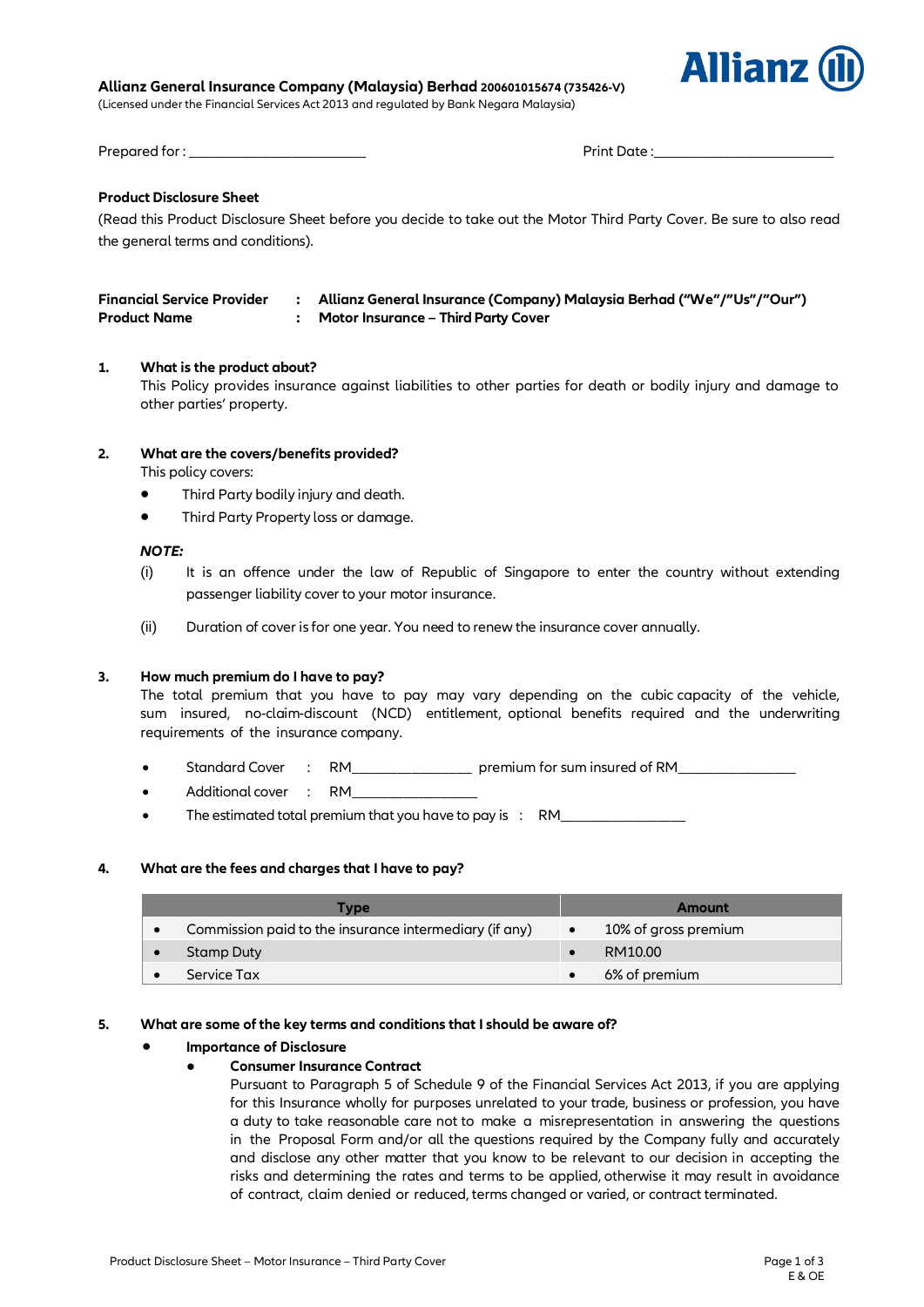

### ● **Non-Consumer Insurance Contract**

Pursuant to Paragraph 4(1) of Schedule 9 of the Financial Services Act 2013, if you are applying for this Insurance for purposes related to your trade, business or profession, you have a duty to disclose any matter that you know to be relevant to our decision in accepting the risks and determining the rates and terms to be applied and any matter a reasonable person in the circumstances could be expected to know to be relevant, otherwise it may result in avoidance of contract, claim denied or reduced, terms changed or varied, or contract terminated.

This duty of disclosure for Consumer and Non-Consumer Insurance Contract shall continue until the time the contract is entered into, varied or renewed. **You also have a duty to tell us immediately if at any time after your contract of insurance has been entered into, varied or renewed with us, any of the information given is inaccurate or has changed.**

- If your vehicle is still under Hire Purchase, you need to buy a Comprehensive Cover because this policy does not cover loss/damage to your vehicle.
- Cash Before Cover The premium due must be paid and received by Allianz General Insurance Company (Malaysia) Berhad before cover commences. This insurance is automatically null and void if this condition is not complied with.

## **6. What are the major exclusions under this policy?**

This policy does not cover certain losses such as:

- Accidental, fire damage or theft of your vehicle;
- Your own death or bodily injury due to a motor accident; and
- Your liability against claims from passengers in your vehicle.

#### *Note:*

*This list is non-exhaustive. Please refer to the sample policy contract for the full list of exclusions under this policy.*

## **7. Can I cancel my policy?**

You may cancel your policy at any time by giving written notice to the insurance company. Upon cancellation, you are entitled to a refund of the premium based on pro-rata if your vehicle has been insured continuously for more than twelve (12) months or short period rates if vehicle has not been continuously insured for more than twelve (12) months within the same Company. Any minimum premium paid under the policy is not refundable. Refund premium is allowed provided no claim has arisen during the then current Period of Insurance.

#### **8. What do I need to do if there are changes to my contact/personal details?**

It is important that you inform us of any change in your contact details to ensure that all correspondences reach you in a timely manner.

## **9. Where can I get further information?**

Should you require additional information about motor insurance, please refer to the *insuranceinfo* booklet on 'Motor Insurance', available at all our branches or you can obtain a copy from your insurance intermediary or visi[t www.insuranceinfo.com.my.](http://www.insuranceinfo.com.my/)